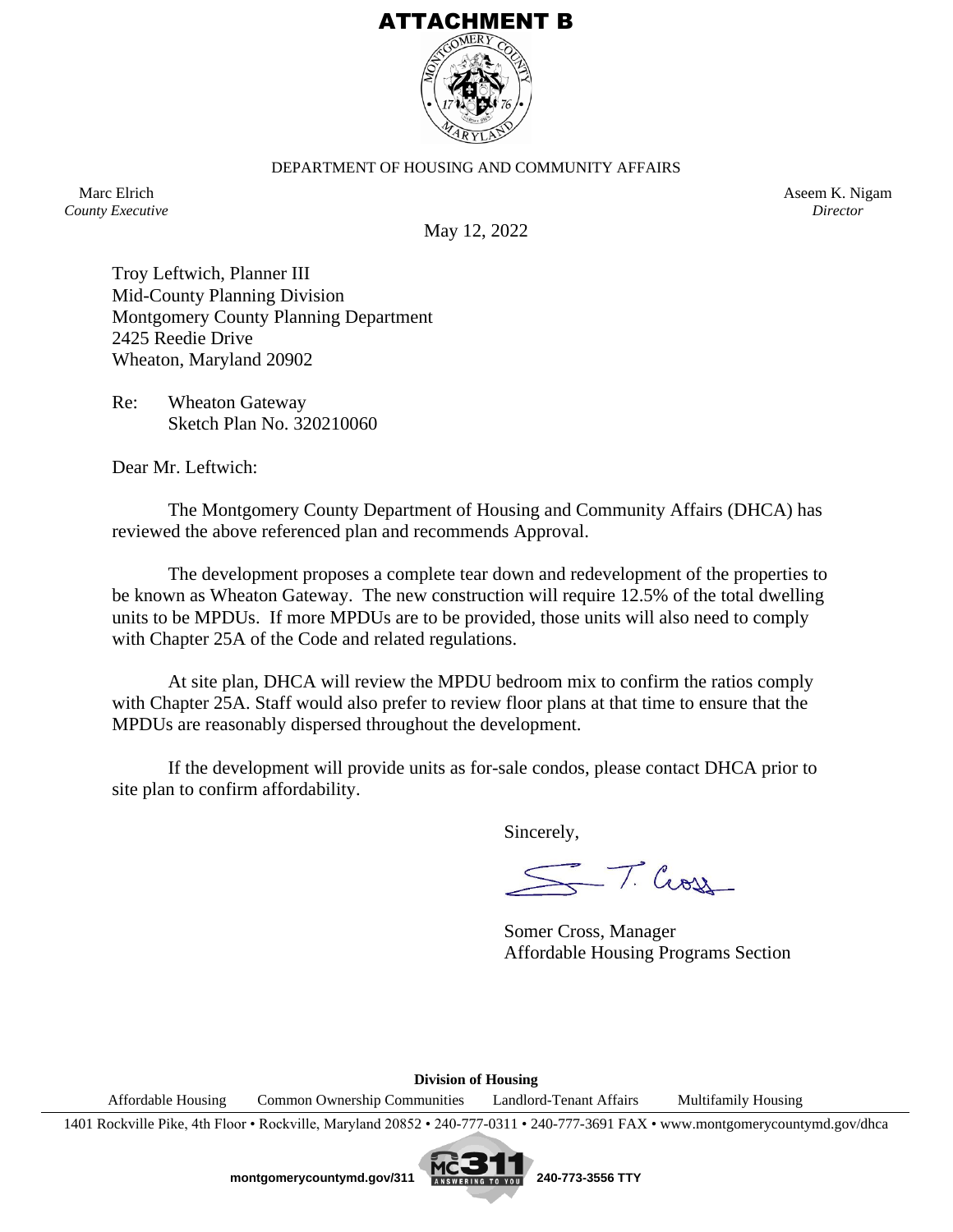

## DEPARTMENT OF TRANSPORTATION

*County Executive Director*

Marc Elrich Christopher R. Conklin

April 21, 2022

Mr. Troy Leftwich, Planner Coordinator Midcounty Planning Division The Maryland-National Capital Park & Planning Commission 2425 Reedie Drive, 14th Floor, Wheaton, MD 20902

> RE: Sketch Plan Letter Sketch Plan No. 320210060 Wheaton Gateway

Dear Mr. Leftwich:

We have completed our review of the revised Sketch Plan uploaded in eplans dated March 28, 2022. This plan was reviewed by the Development Review Committee at its meeting on September 28, 2021. We recommend approval for the plan based to the following comments:

All Planning Board Opinions relating to this plan or any subsequent revision, project plans or site plans should be submitted to the Department of Permitting Services in the package for record plats, storm drain, grading or paving plans, or application for access permit. Include this letter and all other correspondence from this department.

At the time of preliminary plan submission, show the following:

- 1. Veirs Mill Road (MD-586):
	- a. The Bicycle Master Plan identifies separated bike lanes that must be designed to the following standards: 10-foot-wide separated bike lanes, 6-foot-wide street buffer between the separated bike lanes and the curb, a 3-inch curb reveal between the sidewalk and the separated bike lanes.
	- b. Show clearly the **transition** from the 10-foot bike lanes and the sidewalk transition into the existing conditions.
	- c. Per Countywide Transit Corridors Functional Master Plan (Approved 2013) a minimum 129-ft right-of-way (ROW) with maximum one additional new transit lane with a proposed

**Office of the Director**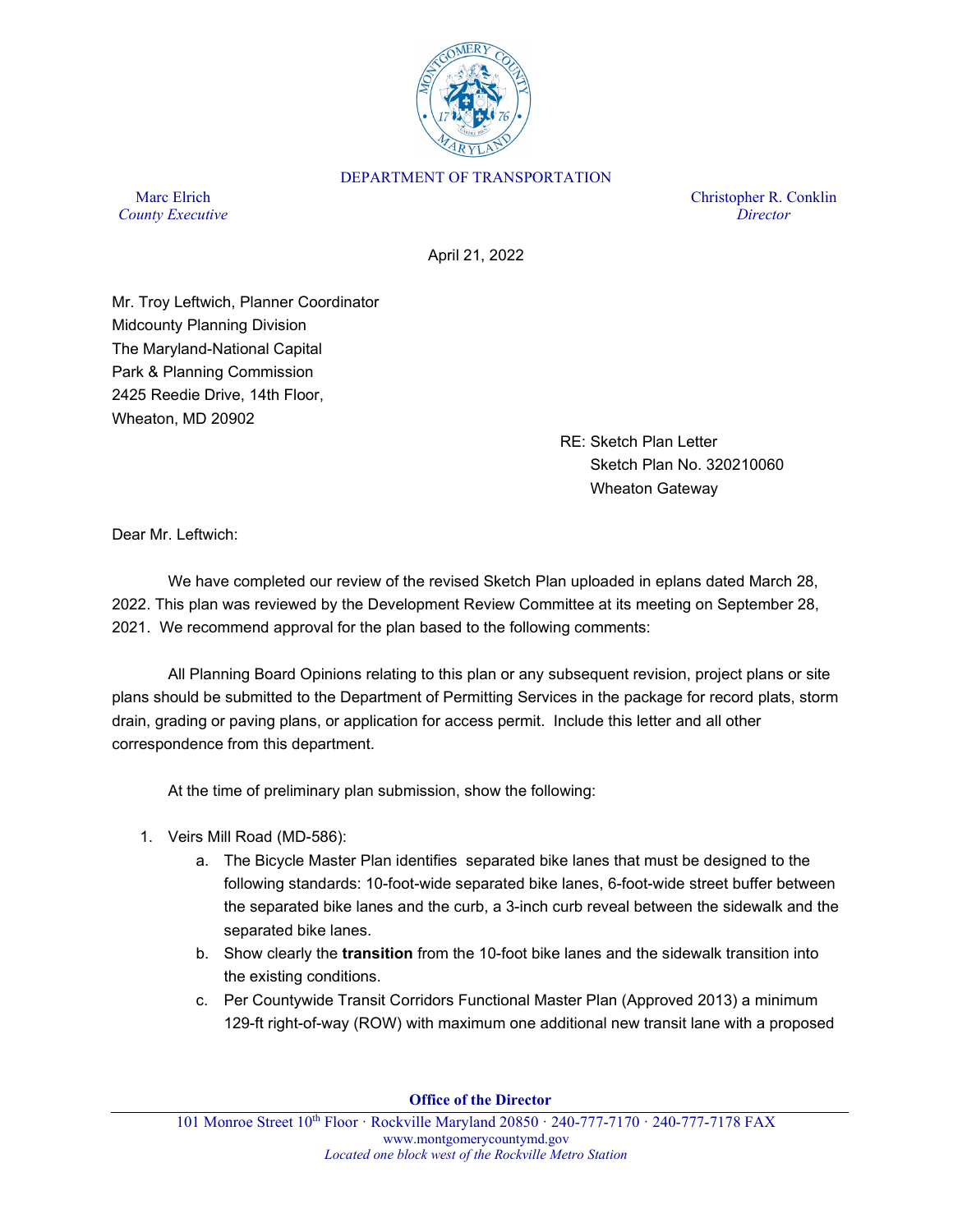> Bus Rapid transit (BRT) station at the intersection of Veirs Mill Road and University Boulevard along the site frontage. The applicant shall provide space for the future BRT station as shown in the plan. Please coordinate any questions with Mr. Corey Pitts at 240-777-7217 or at [corey.pitts@montgomerycountymd.gov.](mailto:corey.pitts@montgomerycountymd.gov)

- 2. University Boulevard (MD-193):
	- a. The Bicycle Master Plan identifies separated bike lanes that must be designed to the following standards: 10-foot-wide separated bike lanes, 6-foot-wide street buffer between the separated bike lanes and the curb, a 2-inch curb reveal between the sidewalk and the separated bike lanes.
	- b. Show clearly the **transition** from the 10-foot bike lanes and the sidewalk transition into the existing conditions.
- 3. We defer to Maryland State Highway (MDSHA) for any vehicular and pedestrian improvements along Veirs Mill Road (MD-586) and University Boulevard (MD-193).
- 4. Kensington Boulevard: There is currently an abandonment request for this road.
	- a. MCDOT will require a temporary turnaround per county code section 49-33 at the end of the existing terminus of the public ROW as shown on the plan.
	- b. If the abandonment is not approved, dedicate the ROW along the property frontage at the extension of Kensington Boulevard at Veirs Mill Road.
	- c. If the abandonment is approved, provide a plan to show how the adjacent properties would be accessed.
	- d. The applicant shall provide the WSSC approval letter for the proposed sidewalk and steps within the WSSC easement.
- 5. East Avenue:
	- a. For the cross section, we recommend a 8-ft street parking, 6-ft buffer and a 6-ft sidewalk along the site frontage as shown on the sketch plan. Per the sketch plan, a portion of the proposed sidewalk extends outside the public ROW and into the 10-ft Public Utility Easement (PUE). We recommend the applicant either dedicate additional ROW or provide a Public Improvement Easement (PIE) to incorporate the sidewalk and a 1-ft maintenance buffer. The Declaration of PIE document is to be recorded in the Land Records of Montgomery County. The deed reference is to be provided on the record plat.
	- b. The 10-ft PUE shall be extended beyond the PIE.
	- c. Street Parking shall be per [Montgomery County Code 31-17](https://codelibrary.amlegal.com/codes/montgomerycounty/latest/montgomeryco_md/0-0-0-15705#JD_31-17) of the Montgomery County Code.
	- d. Please update the roadway cross section to show the PIE and the PUE.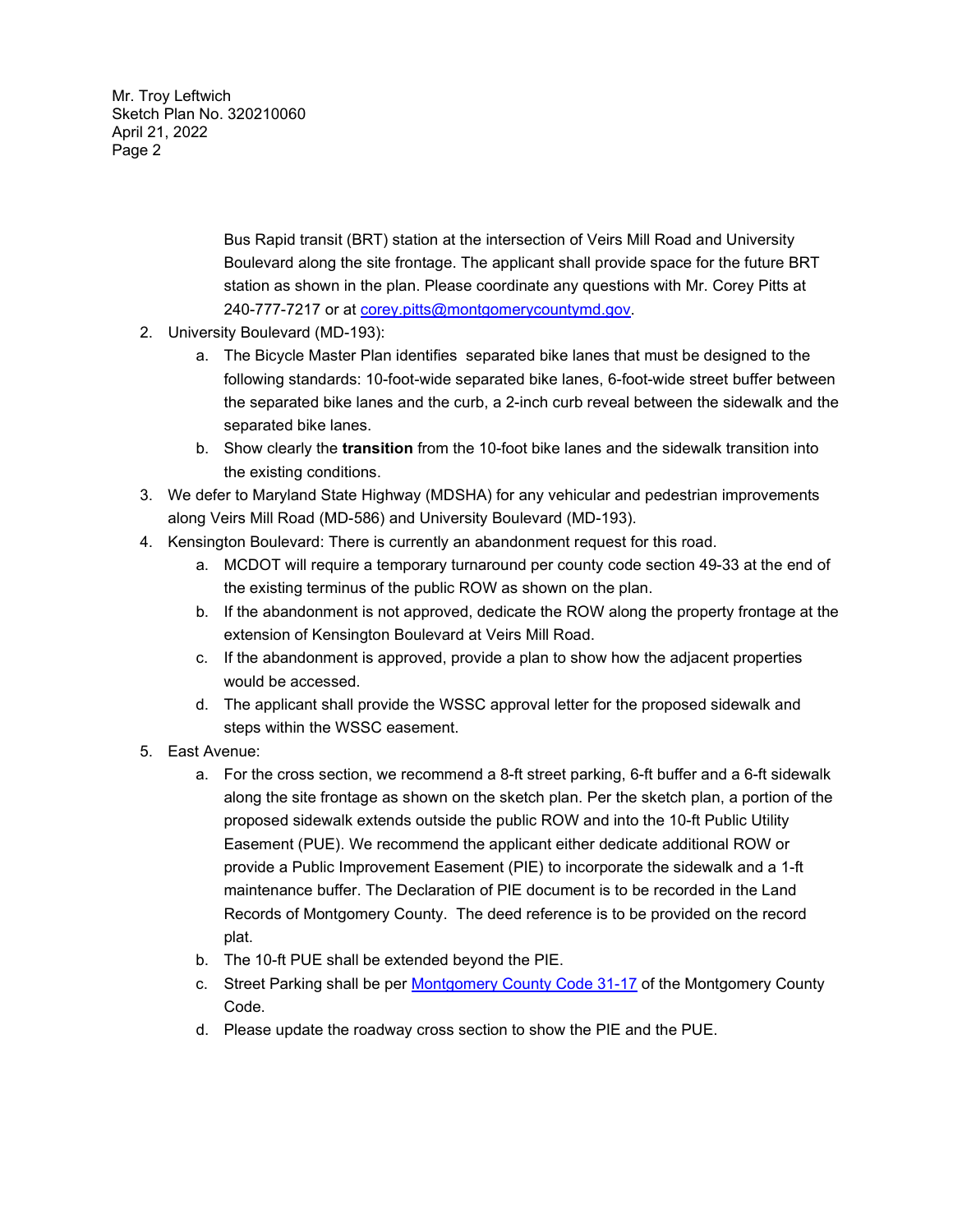- 6. Internal Street: We defer to Park & Planning for comments.
- 7. Bus Stops:
	- e. There is an existing bus stop on Veirs Mill Road (MD-586) currently along the site frontage. The applicant shall be responsible to install a concrete bus pad as reflected in the sketch plan.
	- a. Please show the bus stop along University Boulevard (MD-193) street frontage on the preliminary plan. Since the bus stop and shelter on University Blvd were temporarily removed at the request of the applicant for the work within the subject site, the applicant shall be responsible for the following:
		- At the certified preliminary plan, pay for the bus shelter purchase & installation which is \$19,500.

OR

- The project is at the Sketch plan stage, and we haven't seen any preliminary plan or site plan yet. The project will be responsible for frontage improvements related to streetscape along University Blvd. Since there are no permits issued nor any construction has started, the applicant is welcome to coordinate with Mr. Wayne Miller at 240 777-5836 or at [wayne.miller2@montgomerycountymd.gov](mailto:wayne.miller2@montgomerycountymd.gov) for the installation of the bus shelter depending on any approved vendor for the bus shelter at the time of ROW permit. If there are no approved vendor at that time of the ROW permit, the applicant shall make the payment of \$19,500.
- 8. Pay the Montgomery County Department of Transportation plan review fee in accordance with Montgomery County Council Resolution 16-405 and Executive Regulation 28-06AM ("Schedule of Fees for Transportation-related Reviews of Subdivision Plans and Documents"). Please click on the link for the MCDOT payment process [MCDOT Application Payment Process.](https://www.montgomerycountymd.gov/dot-dir/Resources/Files/DevRevApplication.pdf)
- 9. Design all access points and alleys to be at-grade with sidewalk, dropping down to street level between the sidewalk and roadway.
- 10. Submit a storm drain study if any portion of the subject site drains to the Montgomery County public storm drain system. The portion of site draining to Veirs Mill Road (MD-586) and University Boulevard (MD-193) shall be approved by MDSHA.
- 11. Submit a completed, executed MCDOT Sight Distances Evaluation certification form, for all existing and proposed site entrances onto County-maintained roads, for our review and approval.
- 12. No steps, stoops, roof overhangs, building foundation or retaining walls for the development are allowed in County ROW. No door swings into county ROW.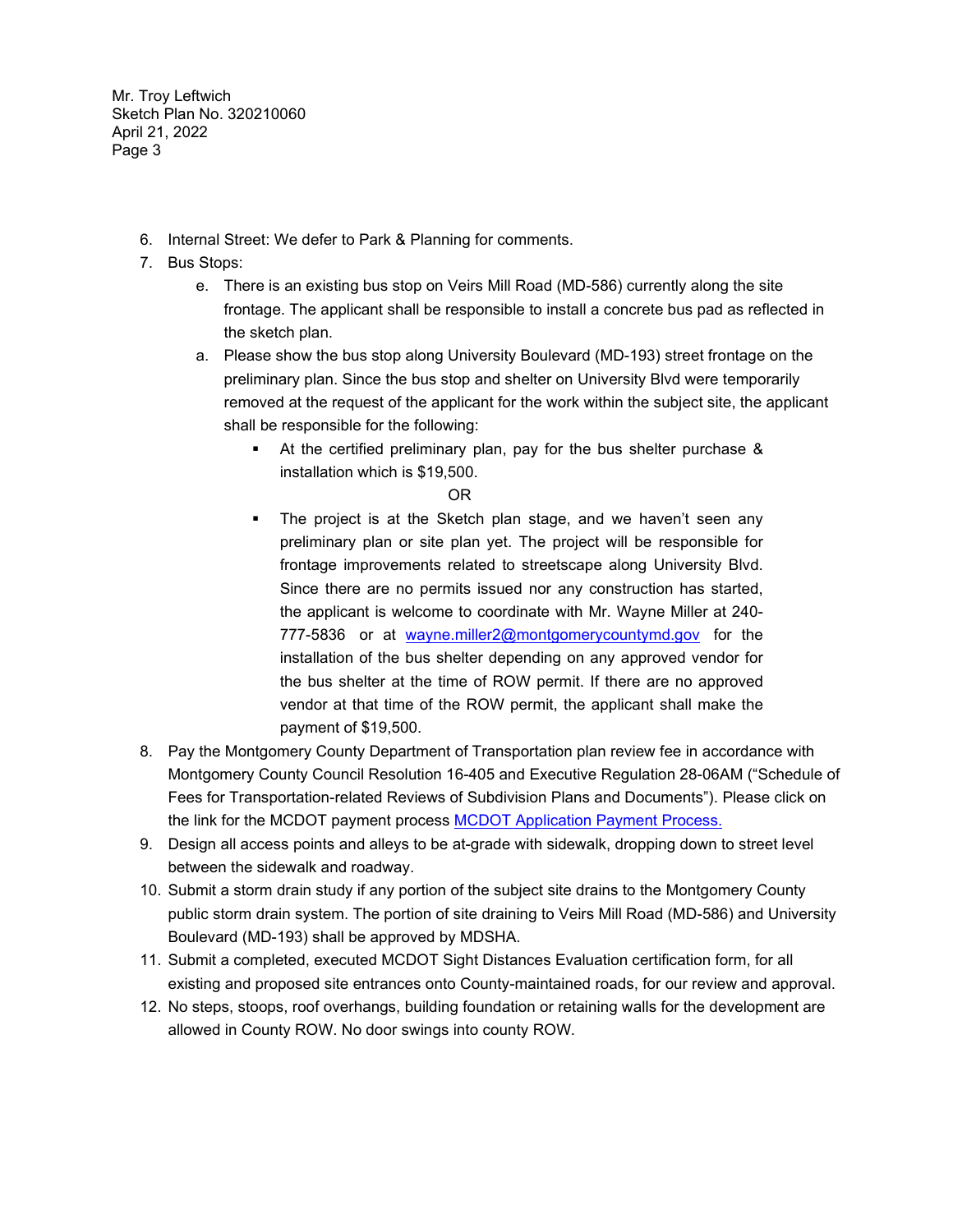## 13. **Transportation Demand Management (TDM):**

The project is located in the Wheaton Sector Plan area, which is in the Red Subdivision Staging Policy Area. At full build out, the multi-phased project plans to develop 895,222 square feet. If County Council establishes Wheaton as a Transportation Management District (TMD) before the approval of any applicable plans or permits, the following TDM provisions of Section 42 A-26 will apply:

An owner or applicant for a project located in a Red Policy Area under the Subdivision Staging Policy must submit a Level 3 TDM Results plan for a project of more than 40,000 gross square feet. The Plan must be submitted and approved by MCDOT prior to issuance of any building permit from DPS.

Level 3 TDM Results Plans require:

- a commitment by the owner or applicant to achieve a base NADMS that is 5% higher than the District's goal as well as related commuting goals at that project; and
- the Plan must include project-based strategies and demonstrate that plan is achieving the goals established for the project.

TDM Results Plan must include these Level 1 Basic Plan Components:

- Appoint a Transportation Coordinator.
- Notify the Department within 30 days of receipt of final U&O certificate.
- Provide space in the project for the promotion of TDM.
- Display TDM-related information in highly visible location(s).

Additionally, Results Plans must include these Level 2 Action Plan Components:

- A. Selection of Strategies. The owner/applicant must propose a TDM Plan that includes required strategies and selected optional strategies. Additional strategies may be proposed by the owner or applicant and may be included in the Plan if approved by the Department.
- B. Commitment to Fund and Implement the Plan. The owner or applicant must commit to fund and implement the Plan at an adequate level to contribute toward achievement of the commuting goals.
- C. Self-Monitoring. The owner or applicant must conduct self-monitoring, consistent with Department requirements, to determine if the Plan is contributing toward achievement of the applicable commuting goals. The self-monitoring must be conducted in addition to any monitoring conducted by the Department.
- D. Biennial Report. Progress reports must be provided to the County in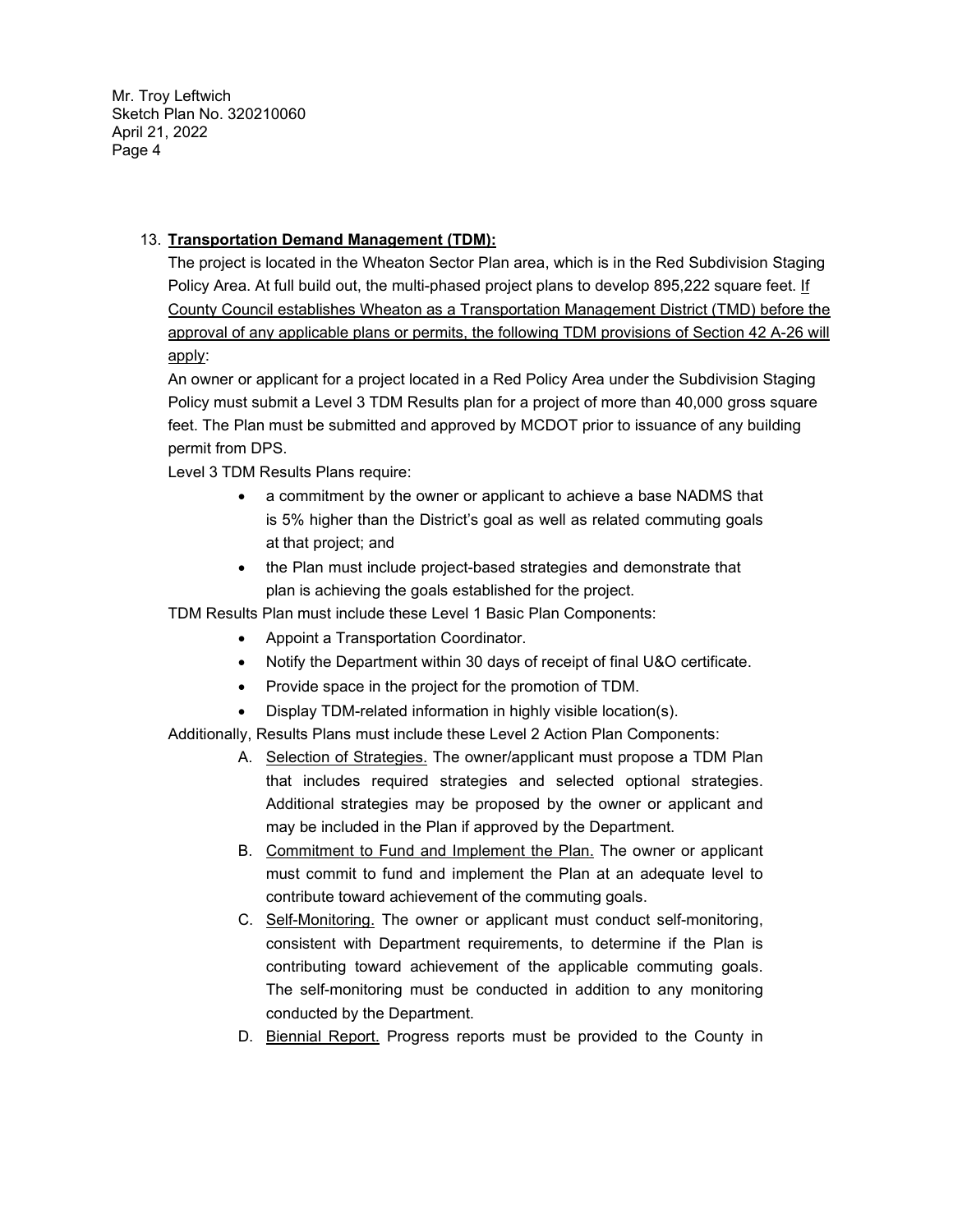alternating years.

- E. Addition and/or Substitution of Strategies. If strategies initially selected by the owner or applicant do not result in the plan contributing toward achievement of District goals by 4 years after Date of Final Occupancy, the Department may require revisions in the project's plan using other strategies proposed by the owner or applicant. Once the NADMS goal or other commuting goals have been achieved, the owner must maintain the level necessary to continue achieving the goals.
- F. Additional Funding Commitment. If the project does not contribute toward achievement of the commuting goals by 6 years after date of final Occupancy, the Department may require increased funding by the owner for existing or new TDM strategies to be implemented at the Project. Owner must commit additional funds to supplement on-site strategies if required by the Department. Additional increases may be required if goals have still not been achieved by 8 years after date of final Occupancy.
- G. Performance Incentives. The owner may be eligible for annual performance incentives established by the Department for continued contribution over multiple years toward achievement of commuting goals, including reductions in TDM fees or other financial benefits.

To obtain a template for a Level 3 TDM Plan (which must be approved prior to issuance of any building permit), the applicant should coordinate with Ms. Beth Dennard (240) 777-8384 at [beth.dennard@montgomerycountymd.gov](mailto:beth.dennard@montgomerycountymd.gov) or Sandra Brecher, Chief of the Commuter Services Section. Ms. Brecher may be contacted at [Sandra.Brecher@montgomerycountymd.gov](mailto:Sandra.Brecher@montgomerycountymd.gov) or at 240-777-8383.

- 14. Must install Wheaton Streetscaping Standards and Design Guidelines.
- 15. Noting a master planned protected intersection at MD 193 / MD 586.We defer to P&P to ensure adequate and standard corner truncation are provided at all intersections.
- 16. If the proposed development will alter any existing streetlights, signing, and/or pavement markings, please contact Mr. Dan Sanayi of our Traffic Engineering Design and Operations Section at (240) 777-2190 for proper executing procedures. All costs associated with such relocations shall be the responsibility of the applicant.
- 17. Relocation of utilities along existing roads to accommodate the required roadway improvements shall be the responsibility of the applicant.